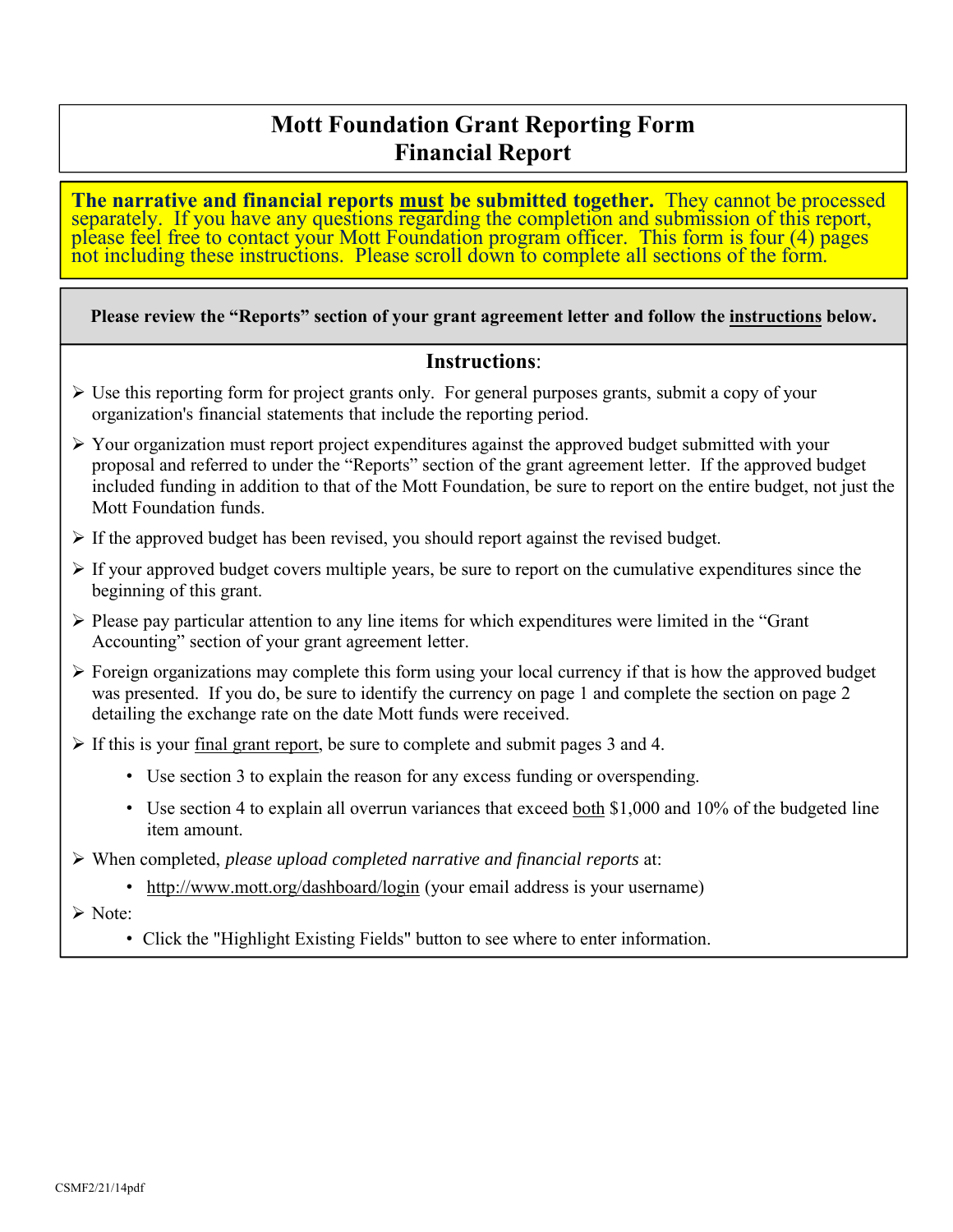### **Mott Foundation Grant Reporting Form Financial Report**

| г шанхнаг гогрог с                                                                                                                                                                                                                                                                                                                                                                                      |                         |                                              |                                 |                                                           |                                           |  |  |
|---------------------------------------------------------------------------------------------------------------------------------------------------------------------------------------------------------------------------------------------------------------------------------------------------------------------------------------------------------------------------------------------------------|-------------------------|----------------------------------------------|---------------------------------|-----------------------------------------------------------|-------------------------------------------|--|--|
| <b>Grantee Information</b>                                                                                                                                                                                                                                                                                                                                                                              |                         |                                              |                                 |                                                           |                                           |  |  |
| <b>Grantee Name:</b><br><b>Project Title:</b><br><b>Grant Number:</b>                                                                                                                                                                                                                                                                                                                                   |                         | <b>Period Covered:</b>                       | (start date of grant)           | through:                                                  | (end date of reporting period)            |  |  |
| 1. Budget and Cumulative Expenditures                                                                                                                                                                                                                                                                                                                                                                   |                         |                                              |                                 |                                                           |                                           |  |  |
| You must report on the approved budget submitted with your proposal. If this budget included other funders,<br>be sure to report on these funds also. If your budget has changed, report against your revised budget. If this<br>grant covers multiple years, be sure to include the total budget and cumulative expenditures since the<br>beginning of this grant, not just for this reporting period. |                         |                                              |                                 |                                                           |                                           |  |  |
|                                                                                                                                                                                                                                                                                                                                                                                                         | <b>Budget Line Item</b> | Original<br><b>Approved</b><br><b>Budget</b> | <b>Revised</b><br><b>Budget</b> | <b>Actual</b><br><b>Cumulative</b><br><b>Expenditures</b> | <b>Balance</b><br>Remaining<br>(Overruns) |  |  |
|                                                                                                                                                                                                                                                                                                                                                                                                         |                         |                                              |                                 |                                                           |                                           |  |  |
|                                                                                                                                                                                                                                                                                                                                                                                                         |                         |                                              |                                 |                                                           |                                           |  |  |
|                                                                                                                                                                                                                                                                                                                                                                                                         |                         |                                              |                                 |                                                           |                                           |  |  |
|                                                                                                                                                                                                                                                                                                                                                                                                         |                         |                                              |                                 |                                                           |                                           |  |  |
|                                                                                                                                                                                                                                                                                                                                                                                                         |                         |                                              |                                 |                                                           |                                           |  |  |
|                                                                                                                                                                                                                                                                                                                                                                                                         |                         |                                              |                                 |                                                           |                                           |  |  |
|                                                                                                                                                                                                                                                                                                                                                                                                         |                         |                                              |                                 |                                                           |                                           |  |  |

If figures are reported in non-U.S. dollars, please identify the currency:

**Totals:** 

[b]

[a]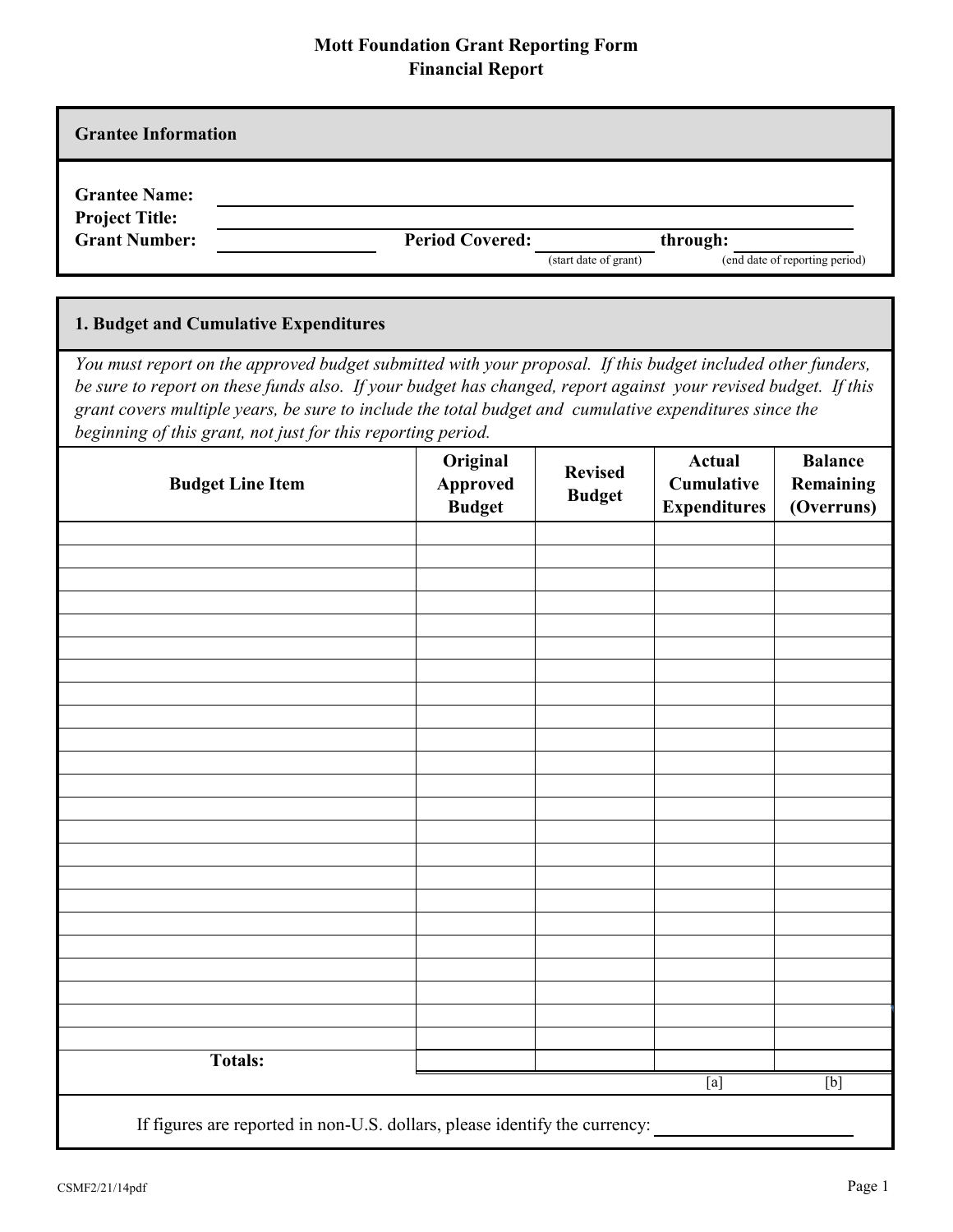#### **Mott Foundation Grant Reporting Form Financial Report**

#### **2. Funding Sources**

*List all sources of funding (including the Mott Foundation grant) received for this project with their related grant periods. Report the amount of funding that corresponds to the approved budget and time period covered by the Mott Foundation grant.*

| Source                        | <b>Start Date</b> | <b>Grant Period</b> Grant Period<br><b>End Date</b> | <b>Total</b><br>Amount |
|-------------------------------|-------------------|-----------------------------------------------------|------------------------|
|                               |                   |                                                     |                        |
|                               |                   |                                                     |                        |
|                               |                   |                                                     |                        |
|                               |                   |                                                     |                        |
|                               |                   |                                                     |                        |
|                               |                   |                                                     |                        |
|                               |                   |                                                     |                        |
|                               |                   |                                                     |                        |
|                               |                   |                                                     |                        |
|                               |                   |                                                     |                        |
|                               |                   |                                                     |                        |
|                               |                   |                                                     |                        |
|                               |                   |                                                     |                        |
|                               |                   |                                                     |                        |
|                               |                   |                                                     |                        |
|                               |                   |                                                     |                        |
|                               |                   |                                                     |                        |
|                               |                   |                                                     |                        |
|                               |                   |                                                     |                        |
|                               |                   |                                                     |                        |
|                               |                   |                                                     |                        |
|                               |                   |                                                     |                        |
|                               |                   |                                                     |                        |
|                               |                   |                                                     |                        |
|                               |                   |                                                     |                        |
|                               |                   |                                                     |                        |
| <b>Total Funds Available:</b> |                   |                                                     |                        |
|                               |                   |                                                     | [c]                    |

If expenditures and funding sources are reported in a foreign currency (non-U.S. \$), please provide the exchange rate on the date of receipt of the Mott Foundation payment(s).

 $$1$  USD =

 $$1$  USD =

- Date funds received: Date funds received:
- Date funds received:  $$1$  USD =
- CSMF2/21/14pdf Page 2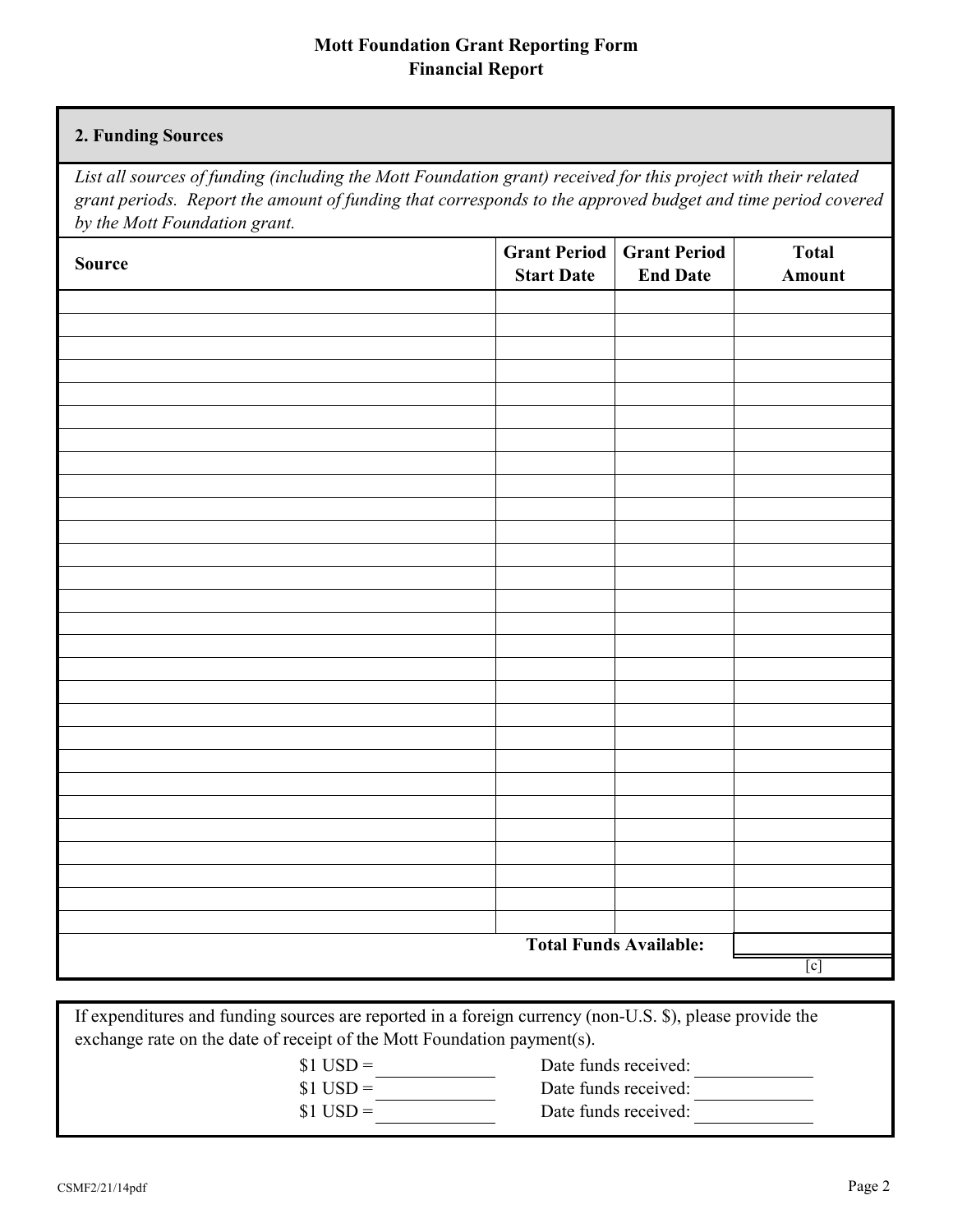#### **Mott Foundation Grant Reporting Form Financial Report**

### **COMPLETE THIS SECTION ONLY FOR THE FINAL REPORT**

#### **3. Project Funding Summary**

Total funds available -- from [c] section 2:

Less total actual cumulative expenditures - from [a] section 1:

#### **Excess funding (overspending)**

 *(For excess funding, see the "Undisbursed Funds" section of the Mott Foundation grant agreement letter for possible refund due.* 

\*

*\* Explain the reason for any excess funding or overspending of expenditures for this project below.*